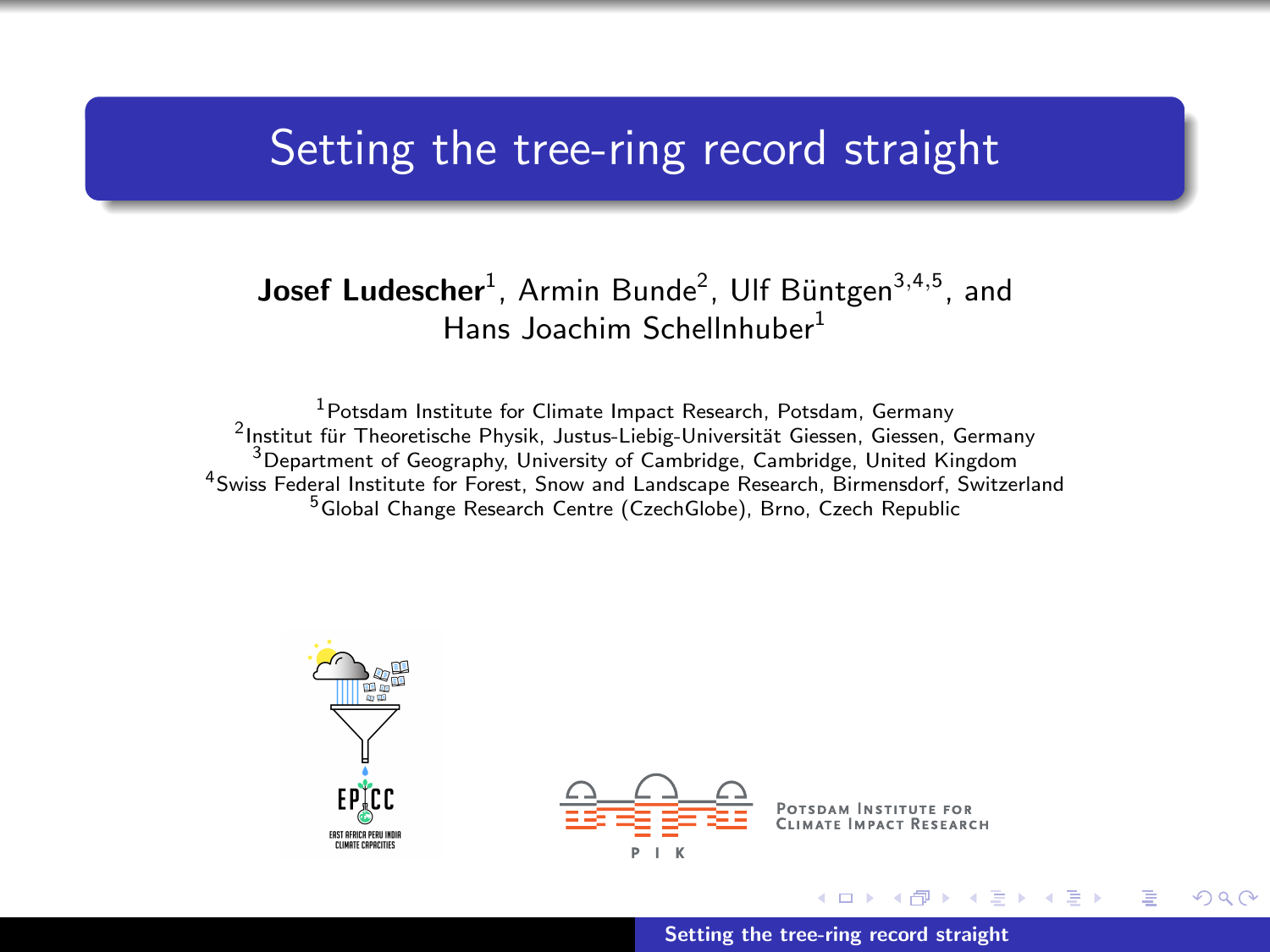- **•** Tree-ring chronologies are the main source for annually resolved and absolutely dated temperature reconstructions of the last millennia and thus for studying climate impacts. However, the reliability of their low-frequency variability is debated.
- Do the large temperature variations (see, Fig1. a) reflect historical reality?
- We focus on central Europe and compare the tree-ring based reconstruction (TRBR) with reconstructions based on harvest dates, observational data and model data. We find a much higher long-term persistence in the TRBR compared to the other datasets.
- Can the TRBR be corrected to obtain a more realistic reconstruction?

K ロ ⊁ K 倒 ≯ K ミ ⊁ K ミ ⊁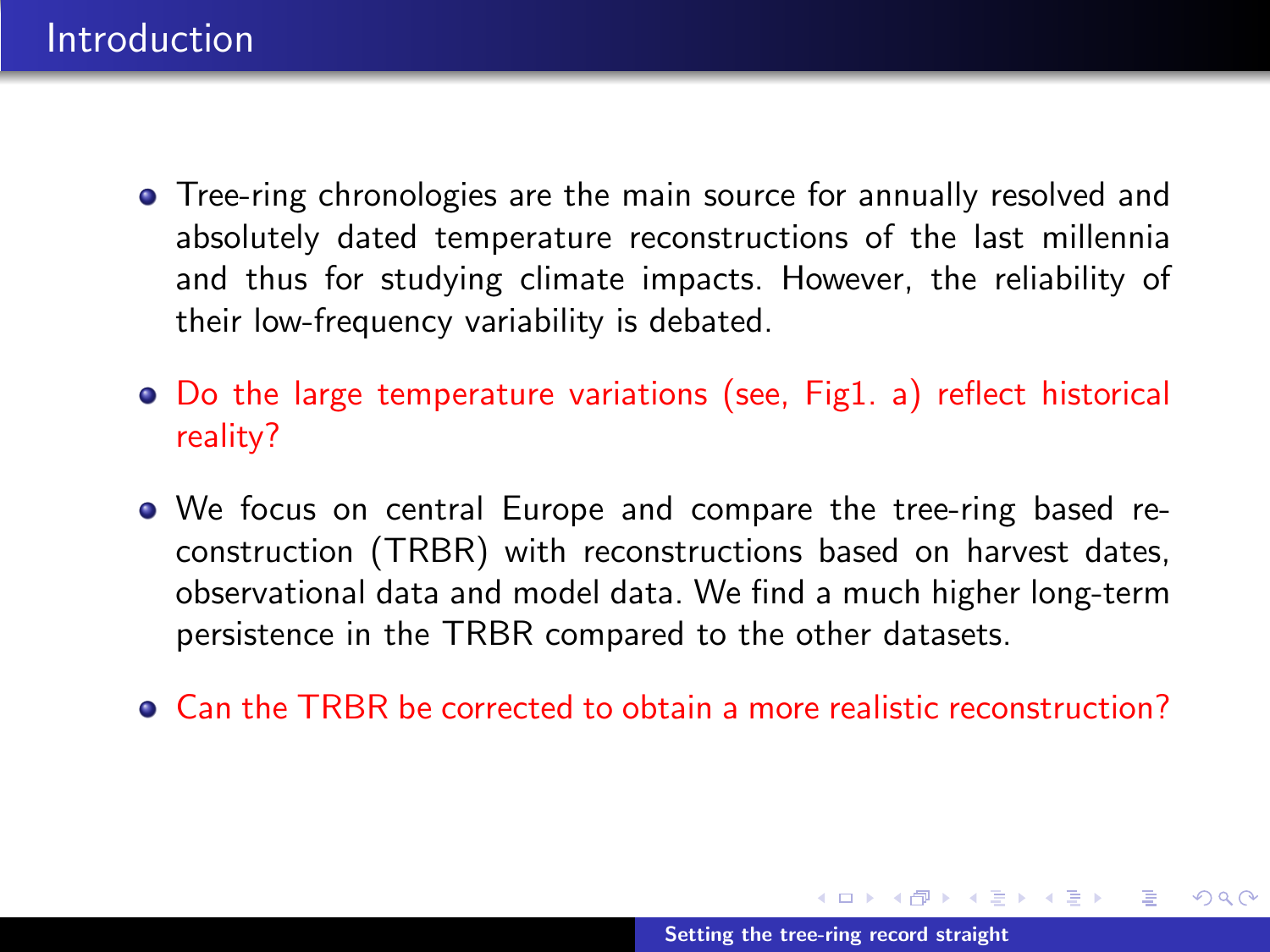### Long-term persistence of temperature records

- $\bullet$  It is well known that temperature data are long-term persistent [1-3].
- $\bullet$  In long-term persistent records, the autocorrelation function  $C(s) \propto$  $(1-\gamma) s^{-\gamma}$  and the power spectral density  $S(f) \sim f^{-(1-\gamma)}$  decay by power laws.
- $\bullet$  Since both  $S(f)$  and  $C(s)$  exhibit large finite-size effects and are affected by external trends we use wavelet (WT2) and detrended fluctuation analysis (DFA2)[4]. The corresponding fluctuation functions  $G(s)$  and  $F(s)$  show for long-term persistent data also a power law behaviour  $\sim s^h$ ,  $h = (2 - \gamma)/2$ .
- $\bullet$  The deviation of the (Hurst) exponent h from  $1/2$  (white noise) quantifies the strength of the long-term persistence.

イロメ イ部メ イヨメ イヨメー

 $2Q$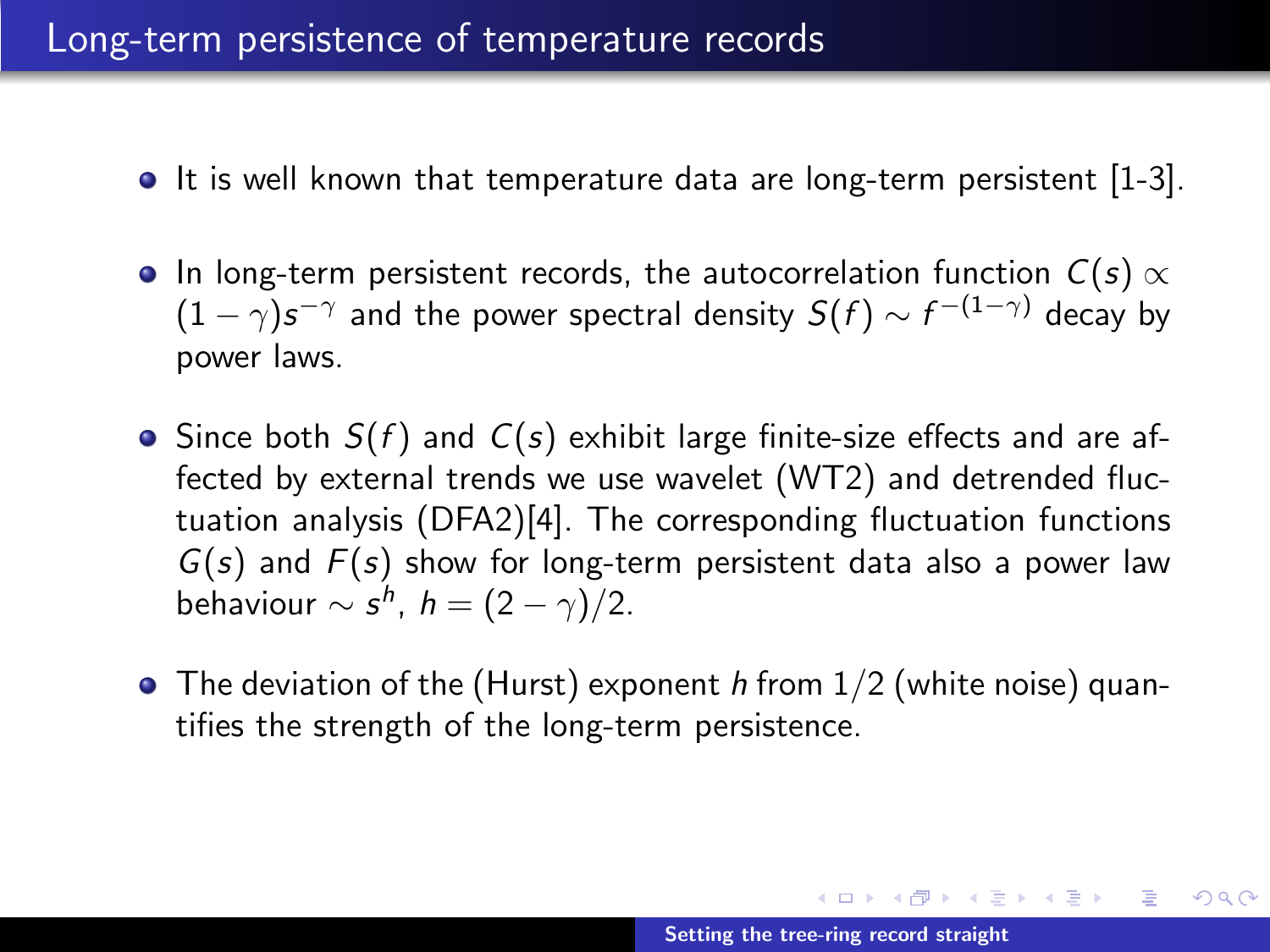### Tree-ring based temperature reconstruction



Fig1. (a) shows the tree-ring based reconstructed temperatures [5] in units of the records standard deviation. The red line depicts the 30y moving average. (b, c) show the DFA2 and WT2 fluctuation functions for the TRBR, the monthly observational data (Swiss temperatures from Berkeley Earth, station data from Prague) and the MPI-ESM-P-past1000 model output for central European summer temperatures. In the double logarithmic presentation, the asymptotic slopes represent the Hurst exponents h.

The tree-ring data ( $h \approx 1$ ) and the observational and model data ( $h \approx 0.6$ ) differ strongly in their long-term persistence.

Was the long-term persistence in the past higher?

**K ロ ト K 倒 ト K 走 ト** 

ia ⊞is

 $\Omega$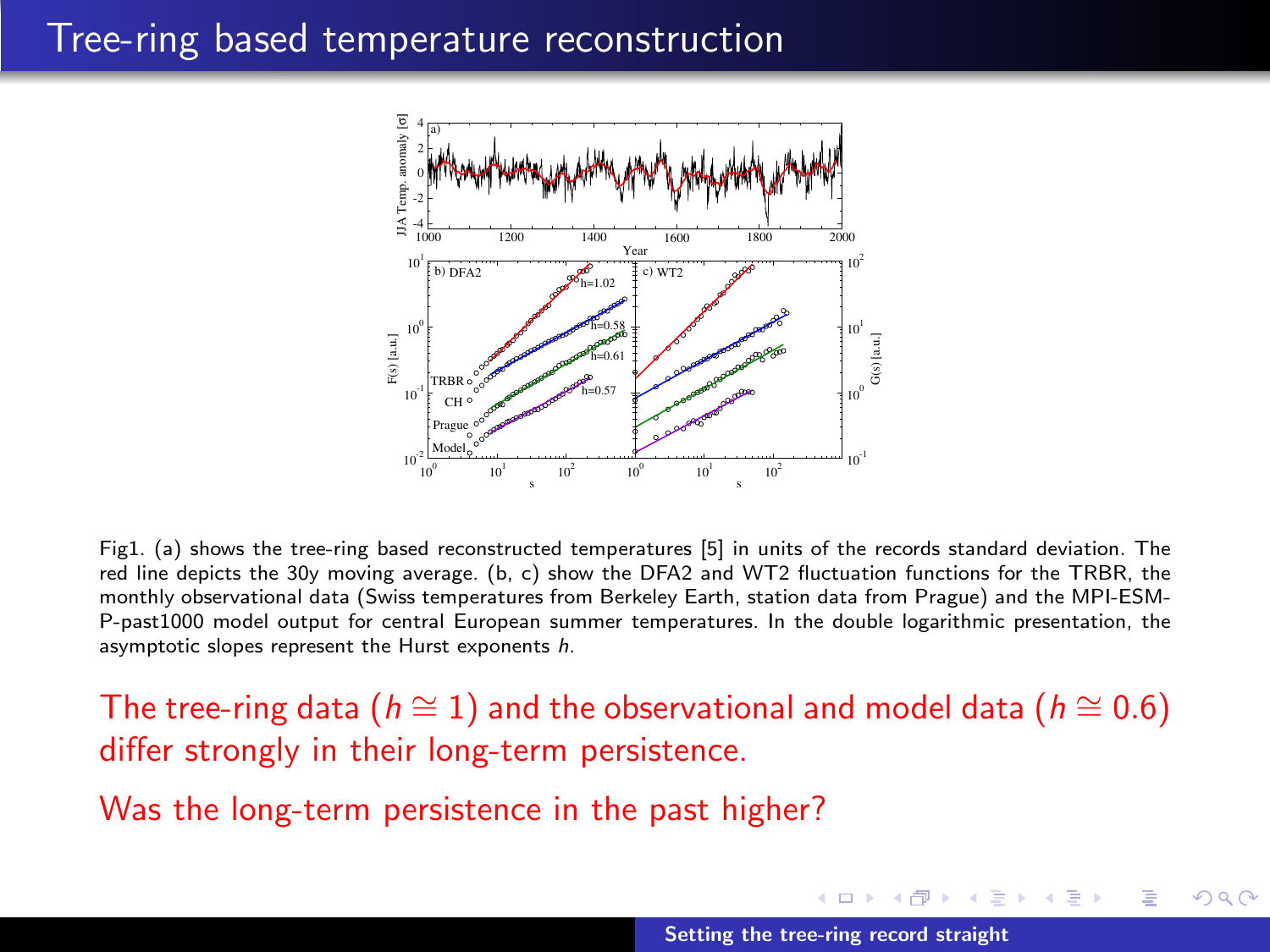# Harvest date based temperature reconstructions

#### Harvest dates offer an independent point of view on the last centuries.



Fig2. Temperature anomalies based on (a) rye harvest dates from northern Switzerland and southwestern Germany (1454 - 1970) [6], (b) grape harvest dates in Switzerland (1480 - 2006) [7] and (c) grape harvest dates in Burgundy (1370 - 2003) [8]. (d) shows the inverted harvest date anomalies in Dijon (1385 - 1906) [9]. All anomalies are shown in units of their standard deviation from the mean. (e, f) show the corresponding DFA2 and WT2 fluctuation functions. The WT2 Hurst exponents are  $h = 0.59, 0.63, 0.54$  and 0.52 from top to bottom.

 $\Rightarrow$  The long-term persistence of the harvest date based temperature reconstructions is in line with the observational and model data.

**K ロ ト K 倒 ト K 走 ト** 

**ALC: NO** 

つへへ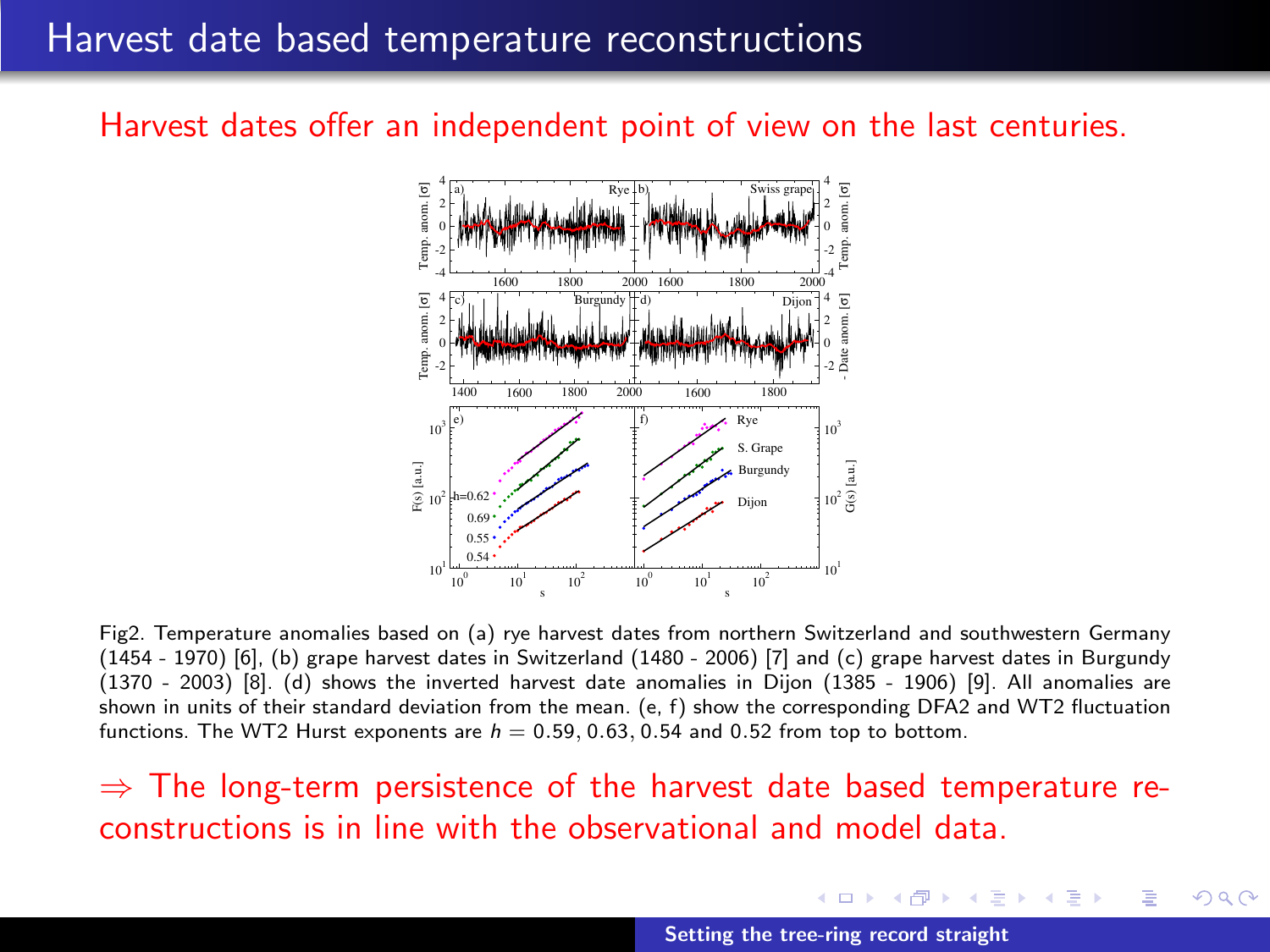# Climate variability since 1753



Fig3. 30-year moving averages of the observational temperatures (Berkeley Earth) of Switzerland (red), France (orange) and the temperature reconstructions based on tree rings (black), Swiss grape harvest dates (brown) and Burgundy harvest dates (blue) in units of their standard deviation.

The TRBR describes the appearance of the warm and cold periods properly, however, due to its considerably enhanced long-term persistence, overestimates the strength of the warm and cold periods considerably.

 $\left\{ \begin{array}{ccc} 1 & 0 & 0 \\ 0 & 1 & 0 \end{array} \right\}$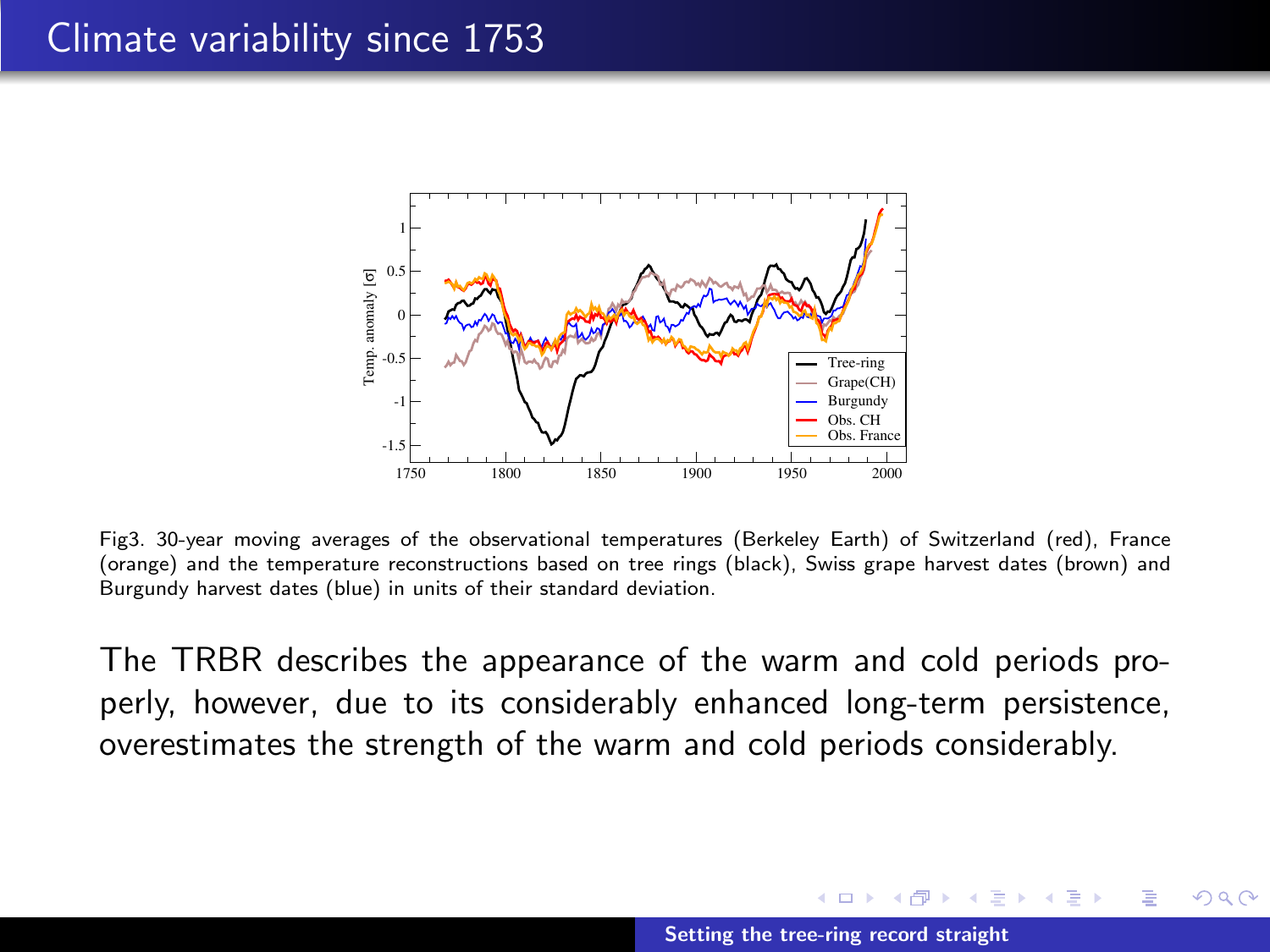To correct the enhanced long-term persistence in the TRBR, we are interested in a mathematical transformation of the data, which lowers the natural long-term persistence while leaving the gross features of the record, the positions of the warm and cold periods, unchanged.

To reduce the Hurst exponent from  $h_0 \cong 1$  to  $h_1 \cong 0.6$ , we transform the TRBR data  $y_0(i)$  to Fourier space and multiply the resulting Fourier transform  $y_0(f)$  by  $f^{(h_0-h_1)}.$  Then we transform the product  $y_1(f)=\frac{f^{(h_0)}(f)}{f^{(h_0)}(f)}$  $y_0(f)f^{(h_0-h_1)}$  back to time space. The resulting record  $y_1(i)$  is long-term persistent with Hurst exponent  $h_1$ , since its power spectral density scales as  $S_1(f) \equiv |y_1(f)|^2 \sim f^{-(2h_1-1)}$ .

メロメ メ御 メメ きょ メモメ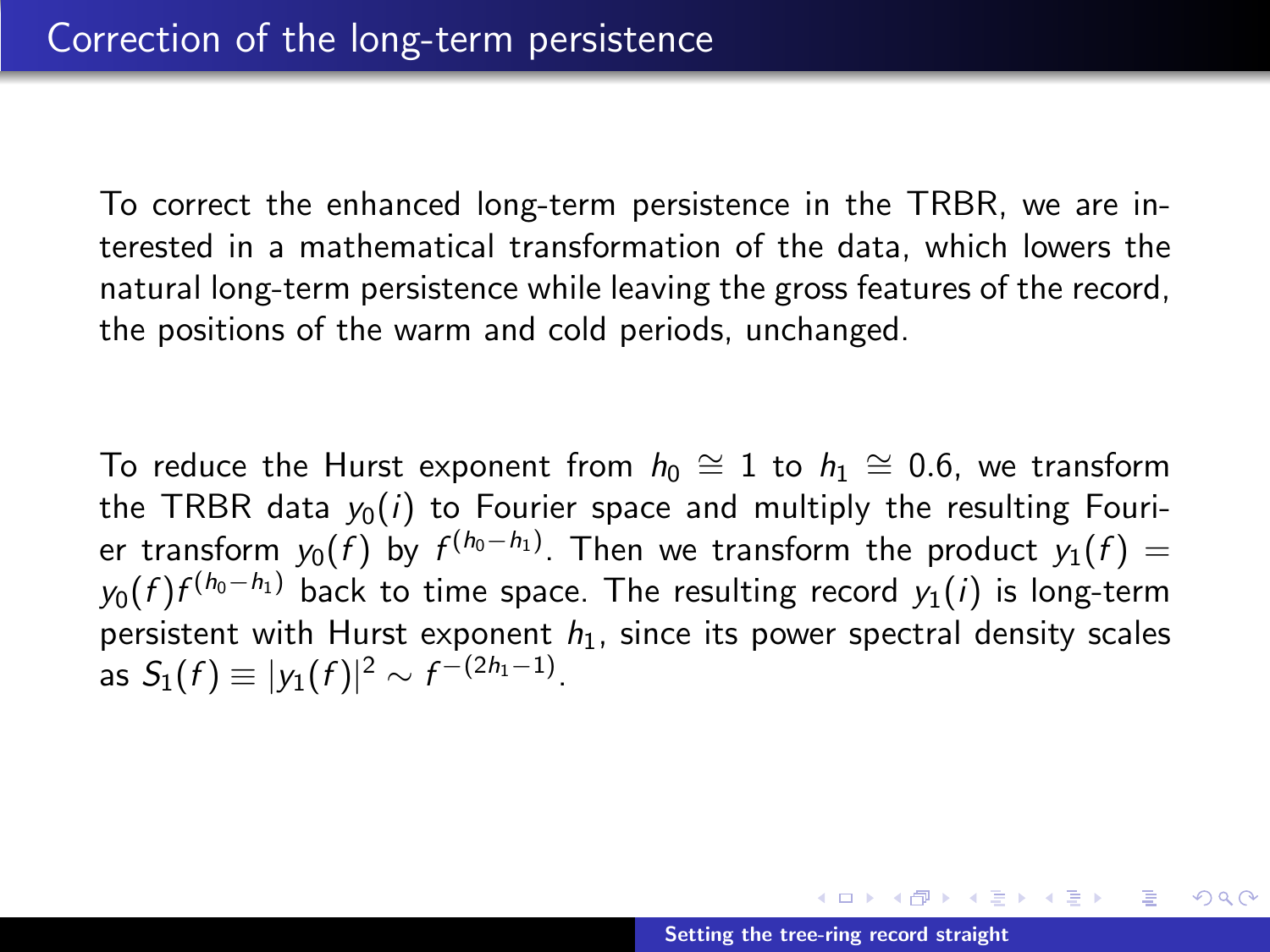

Fig4. (a) The original TRBR record for the period 1000-1990, where the Hurst exponent h is 1.03 (black) and the transformed TRBR record, where  $h \equiv h_1 = 0.6$  (blue, for better visibility shifted downward by 5 units of its standard deviation). (b) shows how the magnitudes of the cold periods in the transformed TRBR record decrease with decreasing Hurst exponent  $h_1$ . The magnitudes are quantified by the differences of the 30y moving averages between the beginning and the end of the respective periods. (c) compares the 30y moving averages of the original, the transformed TRBR record  $(h = 0.6)$  and the observational temperatures from Switzerland.

#### The transformed TRBR record fits quite nicely with the observational data.

[Setting the tree-ring record straight](#page-0-0)

 $\left\{ \begin{array}{ccc} 1 & 0 & 0 \\ 0 & 1 & 0 \end{array} \right\}$  ,  $\left\{ \begin{array}{ccc} -1 & 0 & 0 \\ 0 & 0 & 0 \end{array} \right\}$ 

つへへ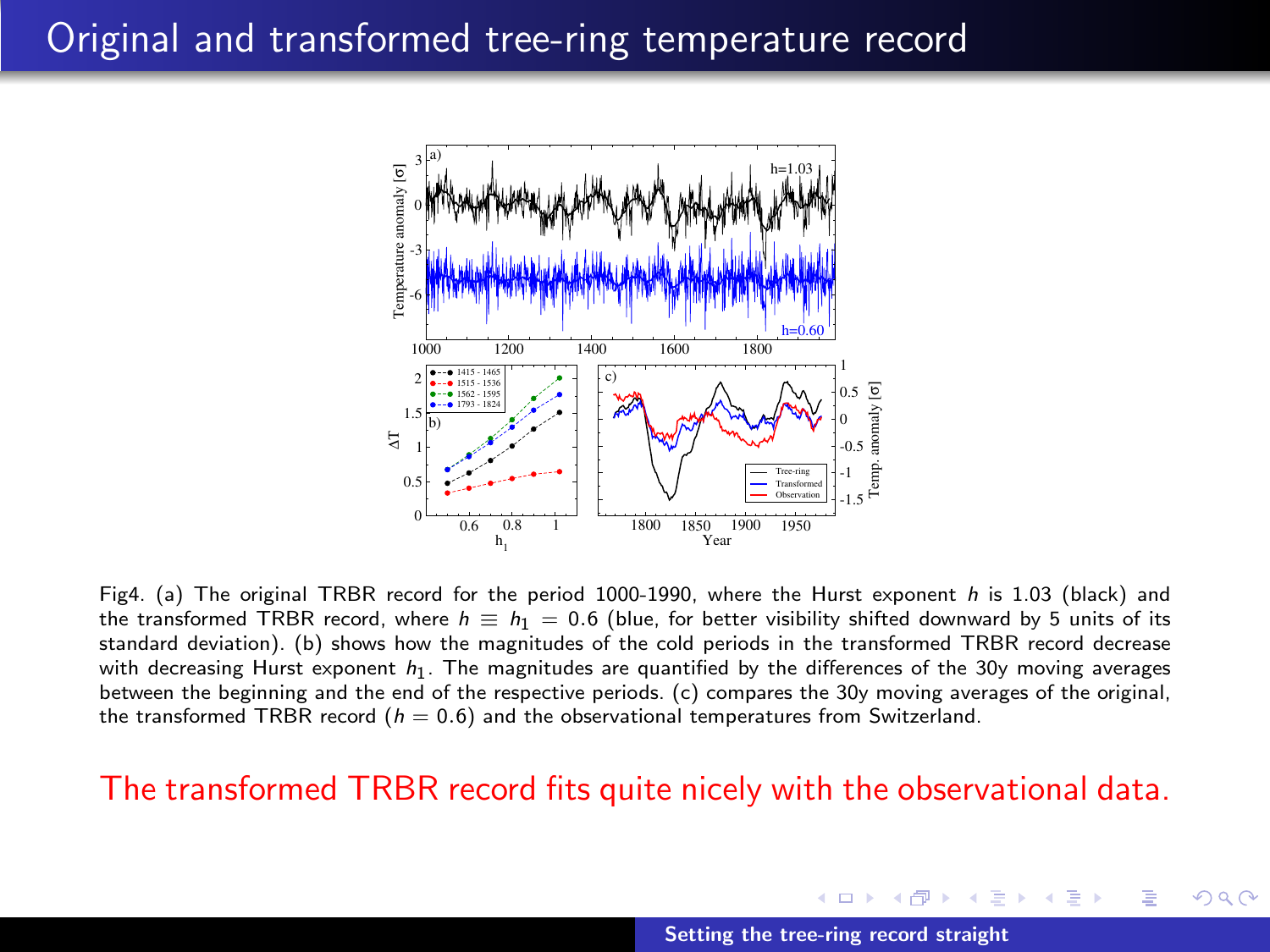- The long-term persistences of temperatures from harvest date based reconstructions, observational and model data are in line, while the tree-ring based reconstruction shows a considerably higher long-term persistence.
- We showed how to correct the tree-ring based reconstruction by a mathematical transformation that adjusts the persistence and leads to reduced amplitudes of the warm and cold periods.
- The analysis and, if necessary, the adjustment of a record's long-term persistence is generally applicable to other high-resolution climate proxy archives, to obtain a more realistic reconstruction of the record's low-frequency part.

K ロ ⊁ K 倒 ≯ K ミ ⊁ K ミ ⊁